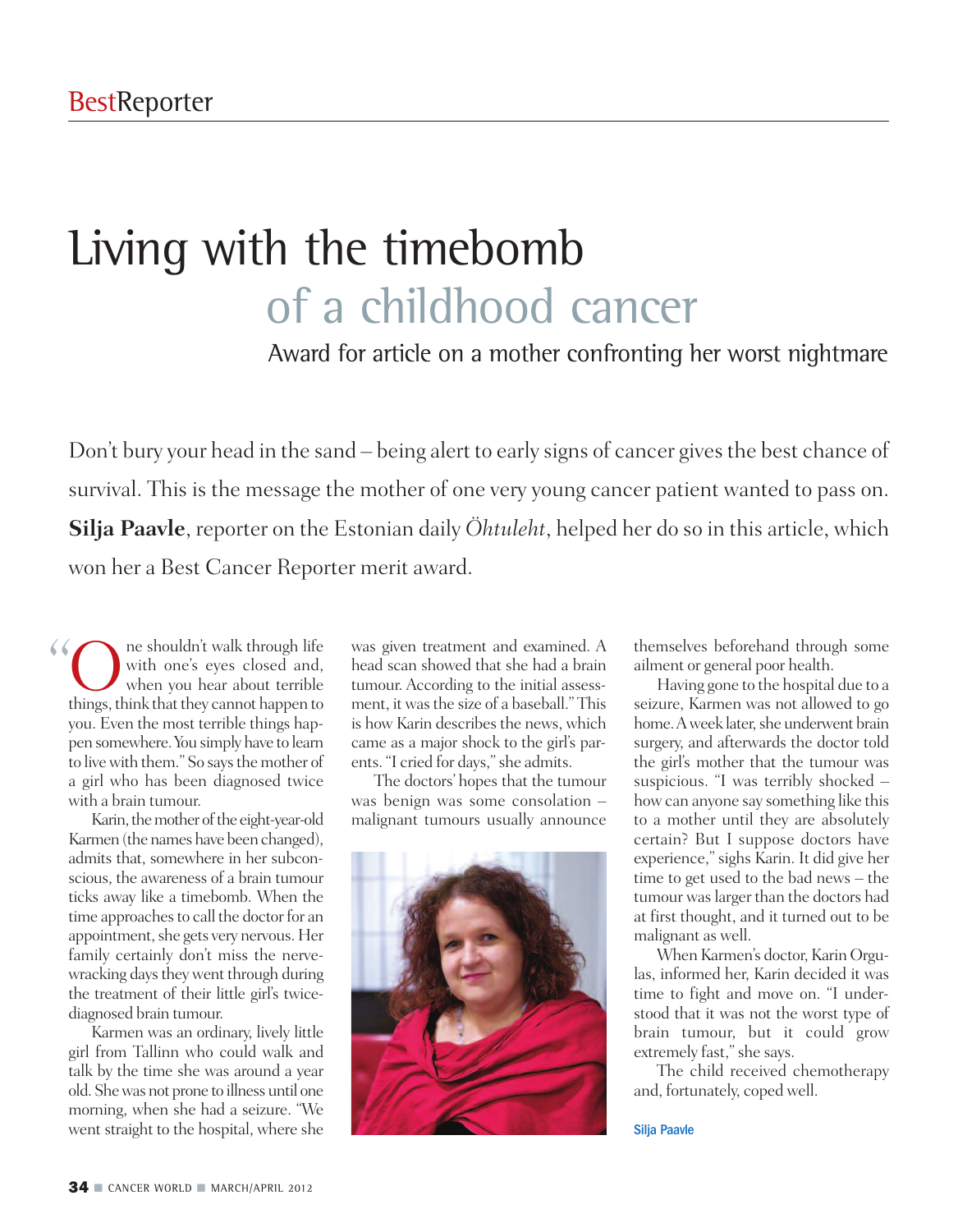## *<u>Ohtuleht</u>*

When it comes to childhood cancers, coverage in the popular press tends to score higher on quantity than quality. This particular story gave readers important information as well as an unsentimental insight into the stresses, hopes and fears associated with having your child diagnosed with cancer

This was a difficult time for the whole family: Karin had just started a job, but now she had to take her daughter to the doctor every 10 days. During the day, when Karin was at work, Karmen's grandmother stayed in hospital with her. In the evenings and at nights, Karin took over.

Karmen would only eat food prepared by her grandmother, which she cooked after returning home from the hospital. "If my mother had not helped us, it would have been extremely difficult,"says Karin gratefully.

The first period of treatment lasted a year, after which Karmen, as with all cancer patients, remained under observation; she had to be examined every three months. When the family returned for her head scan, several unfortunate incidents occurred – one time the machine was out of order, another time the doctor was on holiday.

When the procedure was finally carried out, it became evident that the malignant tumour had returned to the three-year-old's brain.

"I was horrified to think what might



have happened if we had succeeded in getting the scan at the first attempt. Since the tumour grew very fast, it might have gone unnoticed the first time, and early discovery is essential for success," says Karin.

This time the doctors considered surgery too dangerous, so radiation and chemotherapy had to be used to fight the tumour. First, Karmen received 30 sessions of radiotherapy.

"In five weeks, she was under anaesthesia 30 times in all. During radiotherapy,she had to lie completely still and flat on her stomach under a machine – without a full anaesthetic. This is difficult for small children,"says her mother.

The chemotherapy lasted a year.The family spent their days going to the Children's Hospital, then to the Oncology Clinic in Hiiu, and then back to the Children's Hospital.

There were times when the whole family was at the hospital – Karmen's little brother suffered from laryngitis, and it was not rare for the mother to be in the

"During radiotherapy, she had to lie completely still and flat on her stomach. This is difficult for small children"